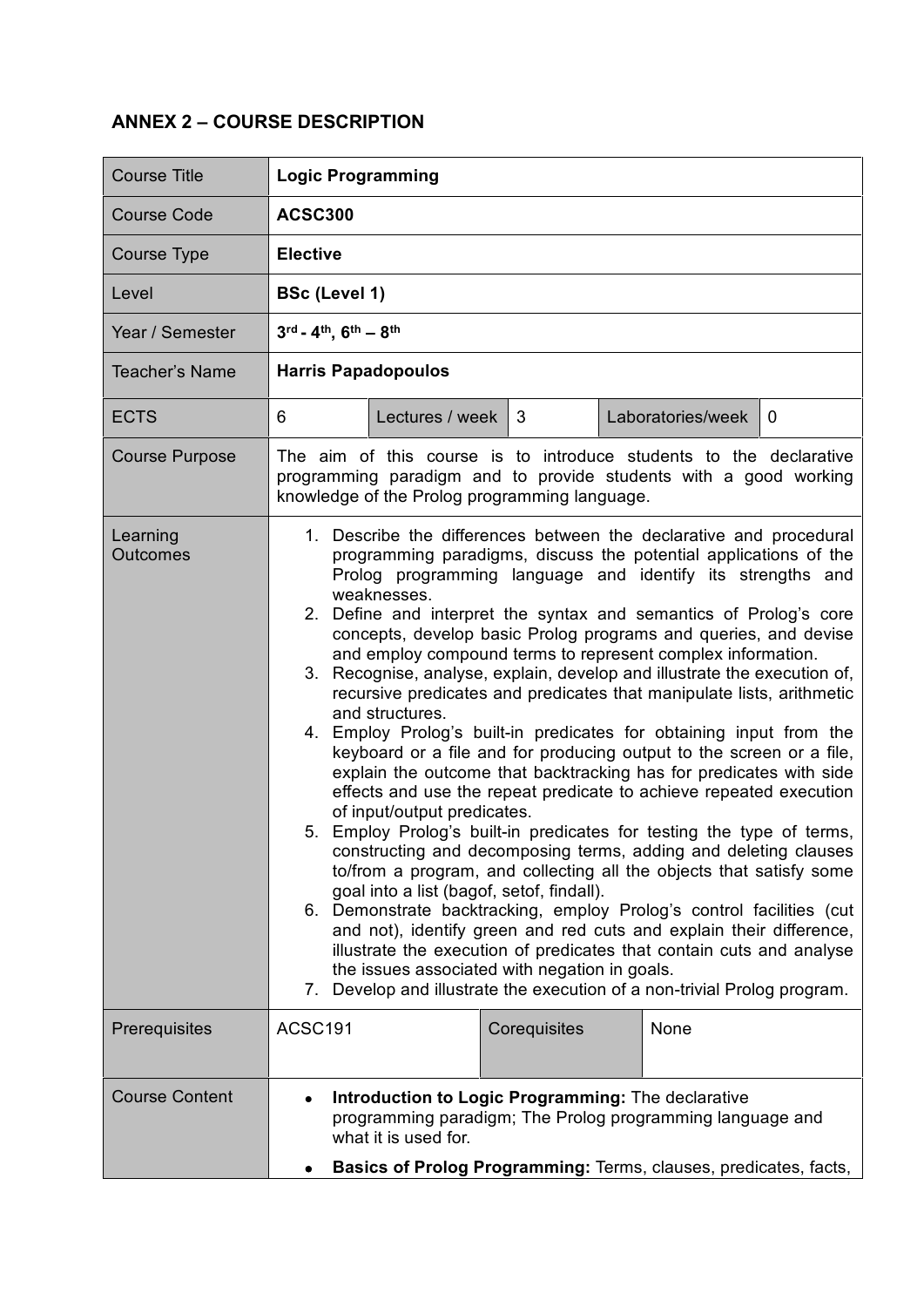|                         | rules and queries; The logical meaning of a Prolog program;<br>Recursion and defining recursive rules.                                                                                                                                                                                                                                                                                                                                                                                                                                                                               |  |  |  |  |
|-------------------------|--------------------------------------------------------------------------------------------------------------------------------------------------------------------------------------------------------------------------------------------------------------------------------------------------------------------------------------------------------------------------------------------------------------------------------------------------------------------------------------------------------------------------------------------------------------------------------------|--|--|--|--|
|                         | Syntax and Meaning of Prolog Programs: Atoms, variables and<br>$\bullet$<br>structures; Matching; The declarative and the procedural meaning<br>of Prolog programs; Prolog execution and search trees;<br>Backtracking in Prolog.                                                                                                                                                                                                                                                                                                                                                    |  |  |  |  |
|                         | Arithmetic and Lists: Arithmetic operators; Various kinds of<br>$\bullet$<br>equality and comparison operators; Representation of lists; Defining<br>operations on lists; Sorting lists.                                                                                                                                                                                                                                                                                                                                                                                             |  |  |  |  |
|                         | <b>Using Structured Data:</b> Creating a simple database; Retrieving<br>$\bullet$<br>structured information from a database; Data abstraction; Solving<br>logic puzzles with Prolog.                                                                                                                                                                                                                                                                                                                                                                                                 |  |  |  |  |
|                         | <b>Input and Output:</b> Getting input from the keyboard; Writing output<br>$\bullet$<br>to the screen; File input and output; The repeat predicate.                                                                                                                                                                                                                                                                                                                                                                                                                                 |  |  |  |  |
|                         | <b>Controlling Backtracking: Preventing backtracking; Using cut;</b><br>Green and red cuts; Negative information; Negation as failure; The<br>closed world assumption; Problems with cut and not.                                                                                                                                                                                                                                                                                                                                                                                    |  |  |  |  |
|                         | <b>System Predicates:</b> Testing the type of terms; Constructing and<br>decomposing terms; Assert and retract; Control facilities; The bagof,<br>setof and findall predicates.                                                                                                                                                                                                                                                                                                                                                                                                      |  |  |  |  |
| Teaching<br>Methodology | The course is delivered through three hours of lectures per week, which<br>include presentation of the core structure and concepts of Prolog and<br>examples of their use. A lot of work is done through in-class exercises by<br>defining and experimenting with Prolog predicates and queries. Further<br>exercises are given to students as non-assessed homework. Both in class<br>and home exercises provide the students with the necessary practical<br>experience and skills while they also help in assessing the student level of<br>understanding and providing feedback. |  |  |  |  |
|                         | All lecture notes and other material is available to students through the<br>course homepage.                                                                                                                                                                                                                                                                                                                                                                                                                                                                                        |  |  |  |  |
| <b>Bibliography</b>     | (a) Textbook:<br>Ivan Bratko, <i>Prolog-Programming for Artificial Intelligence</i> , 4 <sup>th</sup><br>$\bullet$<br>Edition, Addison Wesley, 2011.                                                                                                                                                                                                                                                                                                                                                                                                                                 |  |  |  |  |
|                         | <b>References:</b><br>(b)<br>Leon Sterling and Ehud Shapiro, The Art of Prolog, 2nd Edition, MIT<br>Press, 1994.<br>W. F. Clocksin, C. S. Mellish, Programming in Prolog: Using the Iso<br>٠<br><b>Standard, 5th edition, Springer-Verlag, 2003.</b>                                                                                                                                                                                                                                                                                                                                 |  |  |  |  |
| Assessment              | The Students are assessed via continuous assessment throughout the<br>duration of the Semester, which forms the Coursework grade and the final<br>written exam. The coursework and the final exam grades are weighted<br>40% and 60%, respectively, and compose the final grade of the course.<br>Various approaches are used for the continuous assessment of the                                                                                                                                                                                                                   |  |  |  |  |